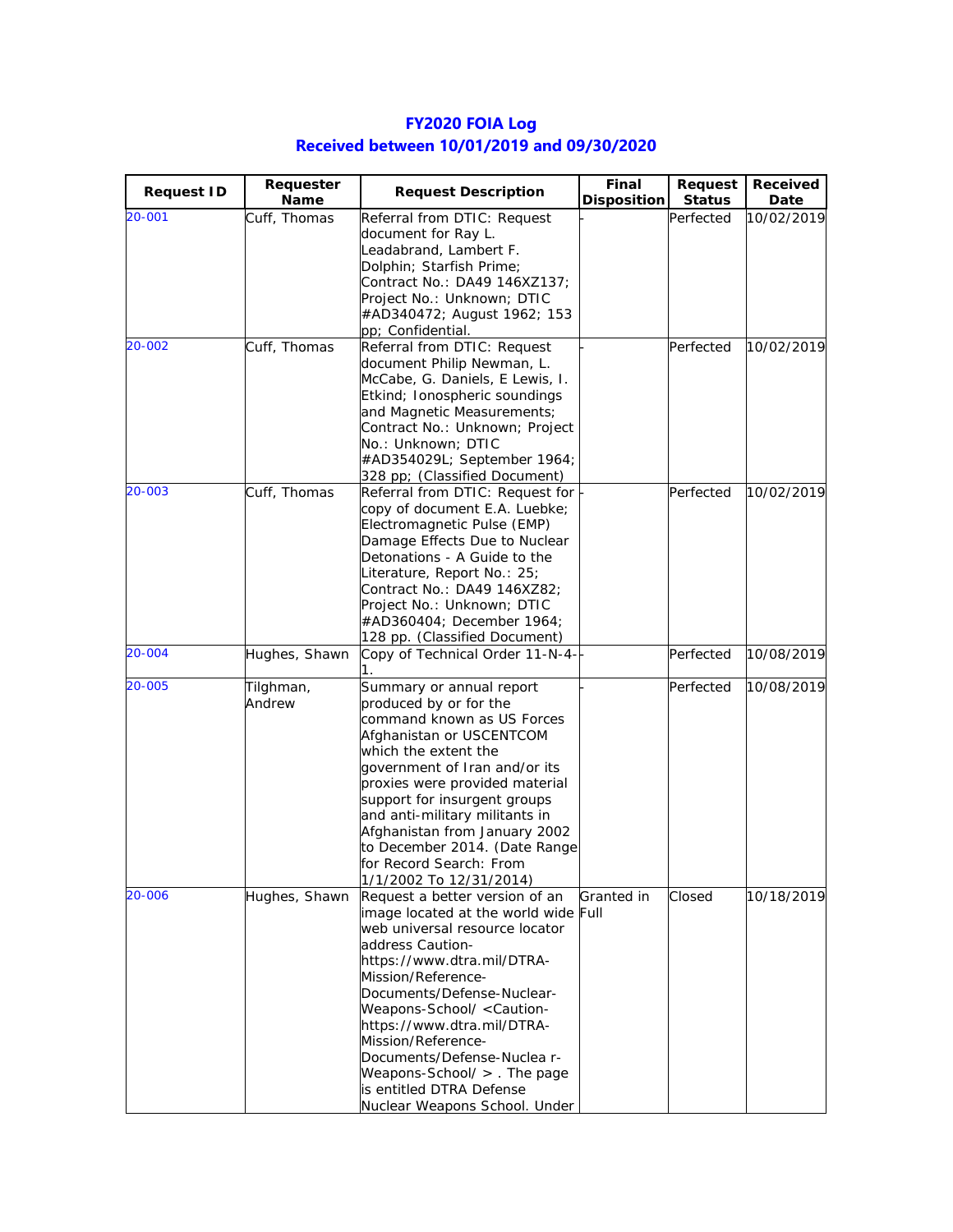|        |                | the subsection DEFENSE                    |            |           |            |
|--------|----------------|-------------------------------------------|------------|-----------|------------|
|        |                | NUCLEAR WEAPONS SCHOOL                    |            |           |            |
|        |                | (DNWS) is an image file labelled          |            |           |            |
|        |                | 'dnws-1.jpg" This clearly is an           |            |           |            |
|        |                |                                           |            |           |            |
|        |                | image that is reduced or                  |            |           |            |
|        |                | cropped from an original. I am            |            |           |            |
|        |                | requesting a full, color copy of          |            |           |            |
|        |                | the original record.                      |            |           |            |
| 20-007 | Brown, William | Request for a copy of the                 |            | Perfected | 10/21/2019 |
|        |                | postage equipment lease for the           |            |           |            |
|        |                | mailing equipment used at                 |            |           |            |
|        |                | DTRA. If the equipment was                |            |           |            |
|        |                | purchased, request a copy of              |            |           |            |
|        |                | the purchase agreement.                   |            |           |            |
| 20-008 |                |                                           |            |           |            |
|        | Turse, Nick    | Request a copy of the FOIA                | Granted in | Closed    | 11/18/2019 |
|        |                | request log from January 1,               | Full       |           |            |
|        |                | 2019 to the date that the search          |            |           |            |
|        |                | begins on this request.                   |            |           |            |
| 20-009 | Herman, Dustin | Request has an attack list                |            | Perfected | 10/16/2019 |
|        |                | attached spreadsheet. (Date               |            |           |            |
|        |                | Range for Record Search: From             |            |           |            |
|        |                | 5/1/2003 To 11/30/2011)                   |            |           |            |
| 20-010 | Durso, Joseph  | Request is for the following              |            | Perfected | 11/27/2019 |
|        |                | documents: 1. T.O. 11N-20-11              |            |           |            |
|        |                |                                           |            |           |            |
|        |                | 2. T.O. 11N-45-51 3. T.O. 11N-            |            |           |            |
|        |                | 45-51A 4. T.O. 11N-45-51B                 |            |           |            |
| 20-011 |                | Ferguson, Robyn Any staff correspondence, |            | Perfected | 11/27/2019 |
|        |                | power point presentations,                |            |           |            |
|        |                | academic and non-academic                 |            |           |            |
|        |                | studies, policies, directives,            |            |           |            |
|        |                | contract documents, reports,              |            |           |            |
|        |                | internal correspondence or                |            |           |            |
|        |                | working papers related to                 |            |           |            |
|        |                | adapting Balanced Scorecard as            |            |           |            |
|        |                | a means to optimize DTRA's                |            |           |            |
|        |                | strategy and operational                  |            |           |            |
|        |                |                                           |            |           |            |
|        |                | alignment. In 1992, Robert S.             |            |           |            |
|        |                | Kaplan and David P. Norton and            |            |           |            |
|        |                | Stephen Kaplan co- authored a             |            |           |            |
|        |                | series of articles and books              |            |           |            |
|        |                | advocating using a "Balanced              |            |           |            |
|        |                | Scorecard" as a means to                  |            |           |            |
|        |                | optimize organizational                   |            |           |            |
|        |                | performance. It is a business             |            |           |            |
|        |                | management theory popular                 |            |           |            |
|        |                | both in the private and public            |            |           |            |
|        |                | sector. (Attached is one of such          |            |           |            |
|        |                |                                           |            |           |            |
|        |                | articles) * Internal planning             |            |           |            |
|        |                | documents (1998- present)                 |            |           |            |
|        |                | demonstrating that DTRA used              |            |           |            |
|        |                | contracting organizations to              |            |           |            |
|        |                | assist it with planning and               |            |           |            |
|        |                | strategy activities to implement          |            |           |            |
|        |                | Balanced Scorecard. * Internal            |            |           |            |
|        |                | memorandums, email, or                    |            |           |            |
|        |                | correspondence indicating that            |            |           |            |
|        |                |                                           |            |           |            |
|        |                | DTRA would no longer use                  |            |           |            |
|        |                | Balanced Scorecard to measure             |            |           |            |
|        |                | results or performance of the             |            |           |            |
|        |                | agency. This is likely to have            |            |           |            |
|        |                | occurred after 2005, as openly            |            |           |            |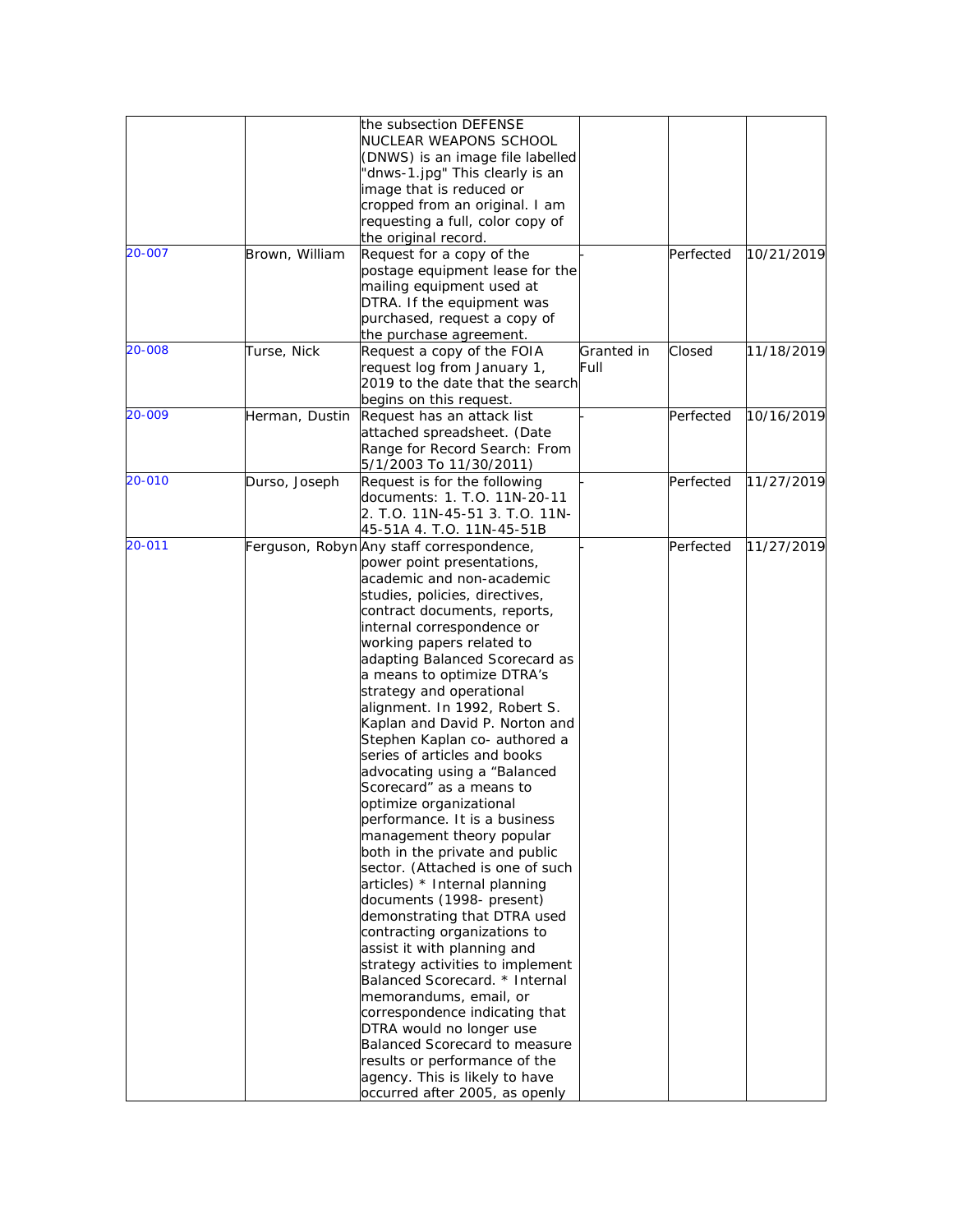|        |                                | available documents dated in<br>2005 indicate that Balanced     |           |            |
|--------|--------------------------------|-----------------------------------------------------------------|-----------|------------|
|        |                                | Scorecard was still in use within                               |           |            |
|        |                                | DTRA strategic documents. *                                     |           |            |
|        |                                | Any DTRA/Agency observations                                    |           |            |
|        |                                | that Balanced Scorecard was                                     |           |            |
|        |                                | either well or ill-suited for                                   |           |            |
|        |                                | Performance Management. *                                       |           |            |
|        |                                | Documentation of any Secretary                                  |           |            |
|        |                                | of Defense/Deputy Secretary of                                  |           |            |
|        |                                | Defense-level interest in                                       |           |            |
|        |                                | adapting Balanced Scorecard *                                   |           |            |
|        |                                | Any DOD directives instructing                                  |           |            |
|        |                                | DOD Agencies or Services to                                     |           |            |
|        |                                | adapt Balanced Scorecard *                                      |           |            |
|        |                                | Copies of DTRA Agency                                           |           |            |
|        |                                | Performance Reports or Service                                  |           |            |
|        |                                | Performance Reports (using                                      |           |            |
|        |                                | Balanced Scorecard): * A Copy                                   |           |            |
|        |                                | of the 2003 DOD Guidance that                                   |           |            |
|        |                                | Defense Agencies should use                                     |           |            |
|        |                                | the Balanced Scorecard/Risk                                     |           |            |
|        |                                | Management Framework                                            |           |            |
|        |                                | prescribed in MID 901 * A Copy                                  |           |            |
|        |                                | of Management Initiative                                        |           |            |
|        |                                | Decision (MID) 901 * August 9                                   |           |            |
|        |                                | 2004 Report MEMO President's                                    |           |            |
|        |                                | Management Agenda, Results                                      |           |            |
|        |                                | for Department of Defense"                                      |           |            |
|        |                                | David S. Chu, signatory *                                       |           |            |
|        |                                | Documents originated by OSD,                                    |           |            |
|        |                                | the Secretary of Defense,                                       |           |            |
|        |                                | Deputy Secretaries of Defense,                                  |           |            |
|        |                                | DOD Secretariat, OSD Office of                                  |           |            |
|        |                                | Net Assessment, the Defense                                     |           |            |
|        |                                | Business Board, the Defense                                     |           |            |
|        |                                | Management Office, OSD CAPE,                                    |           |            |
|        |                                | OSD CAPE PA & E, The Joint                                      |           |            |
|        |                                | Staff, the Services (Army, Navy,                                |           |            |
|        |                                | Air Force, and Marine Corps), as                                |           |            |
|        |                                | well as the Secretaries for each                                |           |            |
|        |                                | Service, pertaining to Balanced                                 |           |            |
|        |                                | Scorecard adaptation are also of                                |           |            |
|        |                                | interest. Areas where these                                     |           |            |
|        |                                | documents might reside include<br>but are not limited to DTRA's |           |            |
|        |                                |                                                                 |           |            |
|        |                                | Strategy, Resource                                              |           |            |
|        |                                | Management/Comptroller<br>Directorates, or Future Plans         |           |            |
|        |                                | Directorates.                                                   |           |            |
| 20-012 | Klikoff,                       | I am researching my father,                                     | Perfected | 01/13/2020 |
|        | Alexandra                      | who worked for Sandia National                                  |           |            |
|        |                                | Lab and Lawrence Livermore                                      |           |            |
|        |                                | Labs from approximately 1964                                    |           |            |
|        |                                | to 1974. Please send me all                                     |           |            |
|        |                                | records concerning him -                                        |           |            |
|        |                                | positions he held, projects he                                  |           |            |
|        |                                | worked on. (Date Range for                                      |           |            |
|        |                                | Record Search: From 1/1/1964                                    |           |            |
|        |                                | To 1/1/1974)                                                    |           |            |
| 20-013 | Anderson, Polina Investigation |                                                                 | Perfected | 01/23/2020 |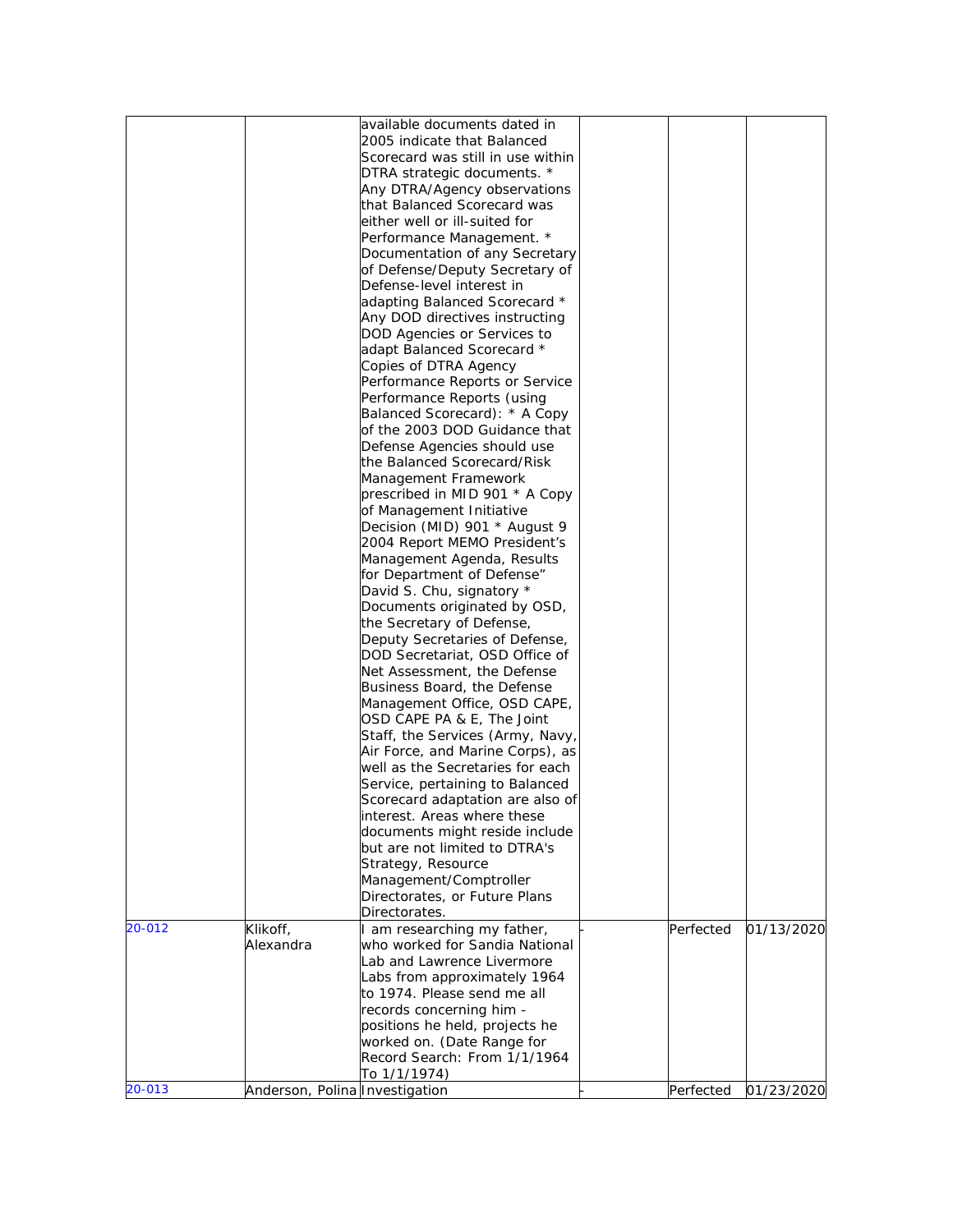| $20 - 014$ | Cuff, Thomas           | DTIC Documents #AD806506,<br>AD839010L, AD860045L, and<br>AD827915L                                                                                                                                                                                                                                                                                                                                                                                                                               |                                                                                       | Perfected              | 01/22/2020           |
|------------|------------------------|---------------------------------------------------------------------------------------------------------------------------------------------------------------------------------------------------------------------------------------------------------------------------------------------------------------------------------------------------------------------------------------------------------------------------------------------------------------------------------------------------|---------------------------------------------------------------------------------------|------------------------|----------------------|
| $20 - 015$ | Seck, Hope             | Investigation                                                                                                                                                                                                                                                                                                                                                                                                                                                                                     |                                                                                       | Perfected              | 01/27/2020           |
| 20-016     | Durso, Joseph          | Request for USAF Technical<br>Order 0-1-11N-1-CD-1.                                                                                                                                                                                                                                                                                                                                                                                                                                               | Other<br>Reasons - No<br>records                                                      | Closed                 | 01/31/2020           |
| 20-017     | Durso, Joseph          | Request for USAF Technical<br>Order 0-11N-1-CD-1                                                                                                                                                                                                                                                                                                                                                                                                                                                  | Other<br>Reasons - No<br>records                                                      | Closed                 | 01/31/2020           |
| 20-018     | Durso, Joseph          | JNWPS TP 0-1, and all<br>supplements such as (but not<br>limited to) TP 0-1A, TP 0-1B and<br>TP 0-1C.                                                                                                                                                                                                                                                                                                                                                                                             |                                                                                       | Perfected              | 02/03/2020           |
| 20-019     |                        | Persing, Thomas Request Agency Dress Code and-<br>Disciplinary Policy.                                                                                                                                                                                                                                                                                                                                                                                                                            |                                                                                       | Perfected              | 02/03/2020           |
| 20-020     | Jones, Wyly            | Request for military record                                                                                                                                                                                                                                                                                                                                                                                                                                                                       | Other<br>Reasons - All<br>Records<br>Referred to<br>Another<br>Component<br>or Agency | Closed                 | 02/07/2020           |
| 20-021     | Hogue, Tina            | Document on self.                                                                                                                                                                                                                                                                                                                                                                                                                                                                                 | Granted in<br>Full                                                                    | Closed                 | 02/11/2020           |
| $20 - 022$ | Chen, Cheng            | Requested two films. 1. Film<br>Title: B Day Hi Speed Story;<br>Film Number: FL-2-A-10(SWP)<br>or FL-2-A-10 2. Film Title:<br>Operation GREENHOUSE Effects<br>of Atomic Blasts on Structures;<br>Film number: FL-2-A-14(SWP)<br>or FL-2-A-14                                                                                                                                                                                                                                                      |                                                                                       | Perfected              | 02/14/2020           |
| 20-023     | Lee, Dustin            | See FOIA Request                                                                                                                                                                                                                                                                                                                                                                                                                                                                                  |                                                                                       | Perfected              | 02/21/2020           |
| 20-024     | Keys, Clay             | Request DTRA FOIA Log 1-1-18-<br>1-1-2020.                                                                                                                                                                                                                                                                                                                                                                                                                                                        |                                                                                       | Perfected              | 02/24/2020           |
| 20-025     | Cella, John            | Copies of FOIA requests<br>submitted since June 1, 2016 by<br>several law firms, records<br>produced in response to their<br>requests, records reflect any<br>communication, and records<br>reflecting the agency's or any<br>other agency's internal<br>processing of such request.                                                                                                                                                                                                              |                                                                                       | Added to<br>Review Log | Documents 02/10/2020 |
| 20-026     | Briner, Lloyd          | Referral from DOJ                                                                                                                                                                                                                                                                                                                                                                                                                                                                                 |                                                                                       | Perfected              | 02/27/2020           |
| 20-027     | Sheats,<br>Christopher | Request for copies of internal<br>presentations, reports, studies,<br>memorandum, or proposals<br>created or received by DTRA<br>concerning software developed<br>by The TOR Project, Inc., from<br>January 1, 2010 to present to<br>include limited to: Tor, Tor<br>Browser, Tor bridges; Tor onion<br>sites (v2 or v3, sometimes<br>called "darkweb" or "darknet"<br>sites); Tor onion services (v2 or<br>v3, sometimes called "hidden<br>services"); Tor bandwidth<br>authorities or directory | Other<br>Reasons -<br>Duplicate<br>Request                                            | Closed                 | 03/02/2020           |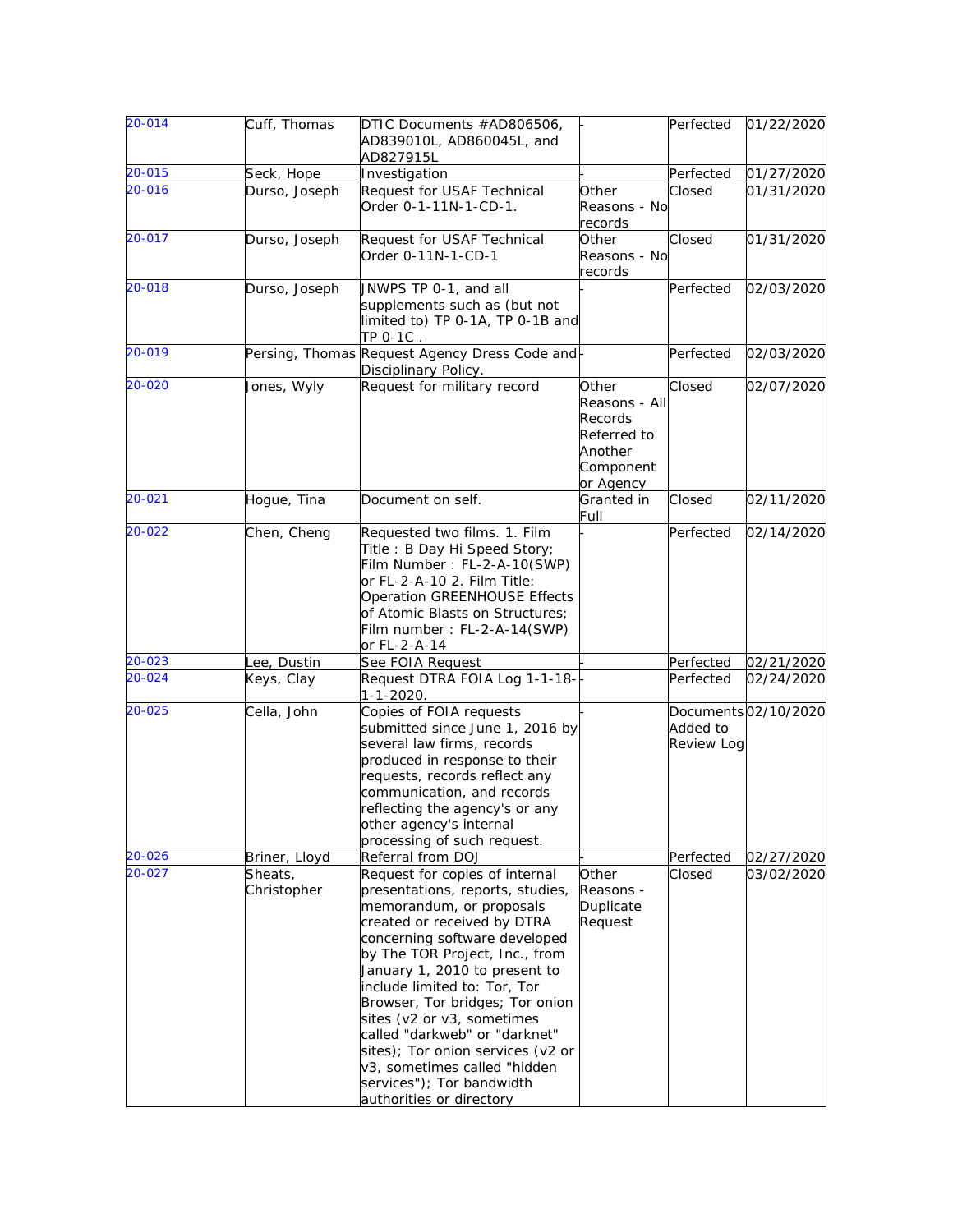|        |               | authorities; Tor pluggable            |           |            |
|--------|---------------|---------------------------------------|-----------|------------|
|        |               | transports (obfs4, meek,              |           |            |
|        |               | ScrambleSuit, etc); Tor relays        |           |            |
|        |               | (also known as "routers" or           |           |            |
|        |               | 'nodes", sometimes called             |           |            |
|        |               | 'guard", "middle", or "exit"          |           |            |
|        |               | relays)                               |           |            |
|        |               |                                       |           |            |
| 20-028 | Sheats,       | Copies of internal presentations,     | Perfected | 03/02/2020 |
|        | Christopher   | reports, studies, memorandum,         |           |            |
|        |               | or proposals created or received      |           |            |
|        |               | by Defense Threat Reduction           |           |            |
|        |               | Agency concerning software            |           |            |
|        |               | developed by The Tor Project,         |           |            |
|        |               | Inc.                                  |           |            |
| 20-029 | Newman, Cory  | Final report of Operation             | Perfected | 03/05/2020 |
|        |               | Greenhouse, Task Force 3.4.1          |           |            |
|        |               | for Operation Greenhouse.             |           |            |
| 20-030 | Wright, Curry | Investigation                         | Perfected | 03/11/2020 |
|        |               |                                       |           |            |
| 20-031 | Greenewald,   | Request a copy of records,            | Perfected | 03/18/2020 |
|        | John          | electronic or otherwise, of TM 4-     |           |            |
|        |               | 1 - Glossary of Nuclear               |           |            |
|        |               | Weapons Material and Related          |           |            |
|        |               | Terms. Please include the most        |           |            |
|        |               | recent version of the document        |           |            |
|        |               | as responsive to my request.          |           |            |
| 20-032 | Szoldra, Paul | Copies of reports of                  | Perfected | 03/20/2020 |
|        |               | investigation conducted by            |           |            |
|        |               | Office of the Inspector General,      |           |            |
|        |               | Defense Threat Reduction              |           |            |
|        |               |                                       |           |            |
|        |               | Agency that were closed in<br>FY2019. |           |            |
| 20-033 | Szoldra, Paul |                                       | Perfected | 03/25/2020 |
|        |               | A copy of all substantiated           |           |            |
|        |               | investigations of senior Navy         |           |            |
|        |               | officers and/or senior Navy           |           |            |
|        |               | officials between Jan, 1, 2019        |           |            |
|        |               | and Feb. 25, 2020.                    |           |            |
| 20-034 | Durso, Joseph | Request for copy of Technical         | Perfected | 03/26/2020 |
|        |               | Publication 1-1, AKA TP 1-1,          |           |            |
|        |               | which I believe may have the          |           |            |
|        |               | title "Joint Nuclear Weapons          |           |            |
|        |               | Publication System Operating          |           |            |
|        |               | Procedures, Specifications, and       |           |            |
|        |               | Standards". Please provide the        |           |            |
|        |               | current version including all         |           |            |
|        |               | changes. Please provide all           |           |            |
|        |               | attachments and appendices.           |           |            |
| 20-035 | Warren, Tom   | 1) The records released as part       | Perfected | 04/14/2020 |
|        |               |                                       |           |            |
|        |               | of request 18-067, in particular      |           |            |
|        |               | the records relating to Fatima.       |           |            |
|        |               | 2) All digital communications         |           |            |
|        |               | containing the keyword                |           |            |
|        |               | 'standard chartered" held by          |           |            |
|        |               | Joint Improvised Threat Defeat        |           |            |
|        |               | Organization, between 2009 and        |           |            |
|        |               | 2014 3) All meeting records of        |           |            |
|        |               | meetings between JIDO staff or        |           |            |
|        |               |                                       |           |            |
|        |               | seconds and Standard                  |           |            |
|        |               | Chartered Bank between 2009           |           |            |
|        |               | and 2014.                             |           |            |
| 20-036 | Hewlett, Iris | Request a copy of records in the      | Perfected | 04/14/2020 |
|        |               | possession of DTRA relating to a      |           |            |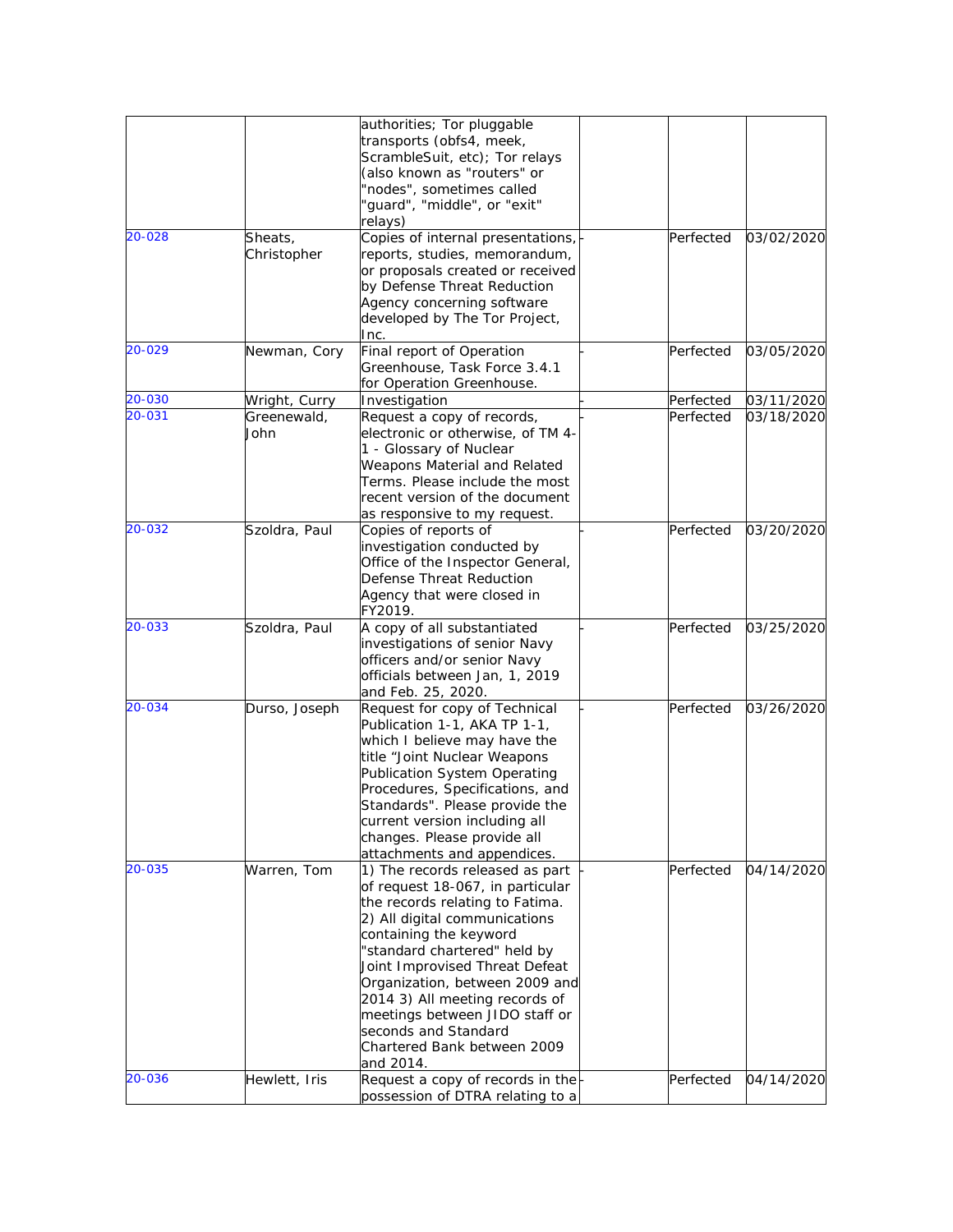|        |                       | definite award contract with NIH<br>Allergies and Infectious<br>Diseases pursuant to<br>#HDTRA115C0041 Research<br>and Development in the Physical                                                                                                                                                                                                                  |                                            |           |            |
|--------|-----------------------|---------------------------------------------------------------------------------------------------------------------------------------------------------------------------------------------------------------------------------------------------------------------------------------------------------------------------------------------------------------------|--------------------------------------------|-----------|------------|
|        |                       | Engineering and Life Sciences -<br>titled: Understanding Risk of Bat<br>Coronavirus Emergence- that is<br>furthermore pursuant to DUNS<br>#077090066 from 2014-2019.                                                                                                                                                                                                |                                            |           |            |
| 20-037 |                       | Ferguson, Robyn Any staff correspondence,<br>power point presentations,<br>academic and non-academic<br>studies, policies, directives,<br>contract documents, reports,<br>internal correspondence or<br>working papers related to<br>adapting Balanced Scorecard as<br>a means to optimize DTRA's<br>strategy and operational<br>alignment.                         | Other<br>Reasons -<br>Duplicate<br>Request | Closed    | 04/20/2020 |
| 20-038 | Ardizzone,<br>Kathryn | Requests all records related to<br>plan #CB10218" of "The Joint<br>Science and Technology Office<br>for Chemical and Biological<br>Defense (JSTO-CBD) of the<br>Defense Threat Reduction<br>Agency (DTRA), from 2012 to<br>present.                                                                                                                                 |                                            | Perfected | 04/22/2020 |
| 20-039 | Santos, Rose          | Request a copy of the following<br>documents identified to<br>HDTRA114D0013 TO's<br>HDTRA117F0024 &<br>HDTRA119F0071: 1. Copy of<br>the each Task Order with<br>relevant SOW/PWS<br>(HDTRA117F0024 &<br>HDTRA119F0071) 2. Copy of<br>Winning proposal for contract<br>HDTRA114D0013 and 3. Copy<br>of Winning proposal for TO's<br>HDTRA117F0024 &<br>HDTRA119F0071 |                                            | Perfected | 04/27/2020 |
| 20-040 | McMillan,<br>Charles  | Request for statistical data or<br>data set of Improvised Explosive<br>Device (IED) attacks<br>(dismounted and mounted)<br>from 2003 - 2010 in Iraq and<br>Afghanistan. Statistical Data is<br>to include Type of IED used in<br>the attack, date, location.                                                                                                        |                                            | Perfected | 04/27/2020 |
| 20-041 | Kincaid, Cliff        | files, documents, or any<br>material relating to Defense<br>Threat Reduction Agency grants<br>to the EcoHealth Alliance                                                                                                                                                                                                                                             |                                            | Perfected | 05/04/2020 |
| 20-042 |                       | Wampler, Robert Request copies of documents<br>related to a DTRA subcommittee<br>that was established in 2018<br>and met on August 26, 2019 on<br>'Challenges to the Viability of<br>International Agreements on                                                                                                                                                    |                                            | Perfected | 05/07/2020 |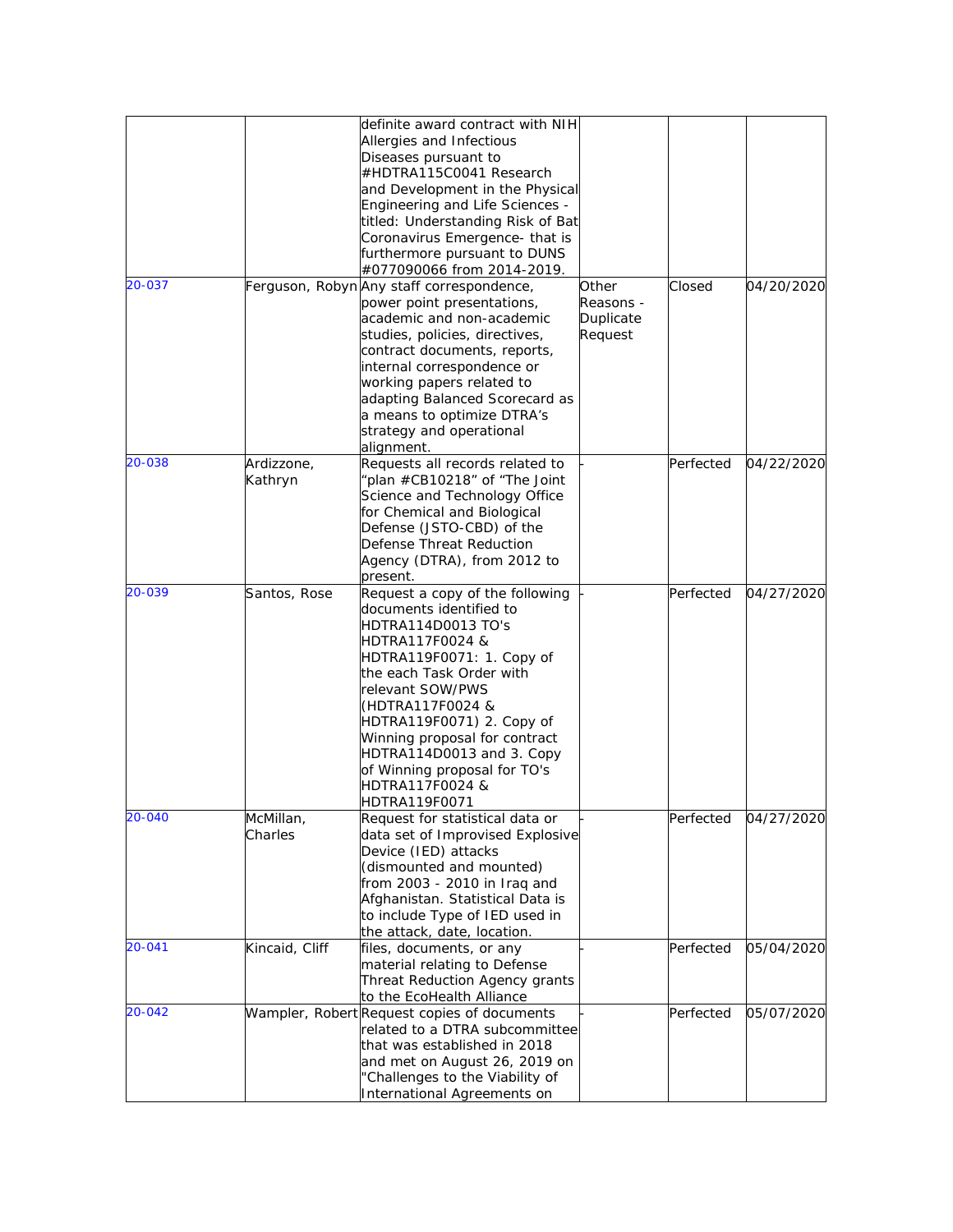|        |                | Chemical and Biological<br>Weapons                                 |           |            |
|--------|----------------|--------------------------------------------------------------------|-----------|------------|
| 20-043 | Hood, Ryan     | wanted to put in an order for<br>Other                             | Closed    | 05/13/2020 |
|        |                | all the HALO gear under my newReasons -                            |           |            |
|        |                | agency names. I wanted to<br>Records not                           |           |            |
|        |                | track how well this inventory is<br>reasonably                     |           |            |
|        |                | kept after time. The items I was described                         |           |            |
|        |                | entrusted from someone else's                                      |           |            |
|        |                | production versus what I                                           |           |            |
|        |                | ordered. I wanted to order a                                       |           |            |
|        |                | complete HALO kit. Several                                         |           |            |
|        |                | thousand items that all work                                       |           |            |
|        |                | together. It's a kit. Order 1 kit                                  |           |            |
|        |                |                                                                    |           |            |
|        |                | and get all of this. I would like a<br>team put together to double |           |            |
|        |                |                                                                    |           |            |
|        |                | check the validity of the kit and                                  |           |            |
|        |                | it's reference numbers. The kit                                    |           |            |
|        |                | should include a HALO city kit.                                    |           |            |
|        |                | Everything to run a remote city                                    |           |            |
|        |                | in a single reference number. All                                  |           |            |
|        |                | the buildings you need to run                                      |           |            |
|        |                | simcopter in the HALO version. I                                   |           |            |
|        |                | wanted to get into the HEAVY                                       |           |            |
|        |                | tank production lineups and                                        |           |            |
|        |                | produce them on my new                                             |           |            |
|        |                | agency license. Tetrahedron                                        |           |            |
|        |                | 20LA We've got the LTD                                             |           |            |
|        |                | production going well, let's                                       |           |            |
|        |                | expand to the other types of                                       |           |            |
|        |                | HEAVY manufacturing. We've                                         |           |            |
|        |                | got 10 years of production                                         |           |            |
|        |                | scheduled for the Cadillac                                         |           |            |
|        |                | Escalade Esv 4X4, we'll make                                       |           |            |
|        |                | the exact 2020 for ten years.                                      |           |            |
|        |                | Ryan Dennis Hood                                                   |           |            |
| 20-044 | Morgen, Julian | I'm specifically requesting                                        | Perfected | 05/20/2020 |
|        |                | photographs and videos of the                                      |           |            |
|        |                | operation of the Tekoi test site,                                  |           |            |
|        |                | and any available memos or                                         |           |            |
|        |                | internal communications                                            |           |            |
|        |                | between Agency members that                                        |           |            |
|        |                | pertain to the site's selection for                                |           |            |
|        |                | the START 1 Negotiations.                                          |           |            |
| 20-045 |                | Friedberg, Aaron Request the following: Any and                    |           |            |
|        |                | all records created from 1989 to                                   | Perfected | 05/21/2020 |
|        |                |                                                                    |           |            |
|        |                | 1992 related to the 1991                                           |           |            |
|        |                | removal of United States ground                                    |           |            |
|        |                | launched theater nuclear                                           |           |            |
|        |                | weapons, particularly the                                          |           |            |
|        |                | removal of such weapons from                                       |           |            |
|        |                | South Korea (Republic of                                           |           |            |
|        |                | Korea), Italy, and Turkey. I                                       |           |            |
| 20-046 | Bennet-Jones,  | Request for copies of records                                      | Received  | 05/27/2020 |
|        | Owen           | generated between 12/27/2007                                       |           |            |
|        |                | to 1/27/2008 and held by US                                        |           |            |
|        |                | Central Command concerning                                         |           |            |
|        |                | the assassination of the                                           |           |            |
|        |                | Pakistan leader Benazir Bhutto.                                    |           |            |
| 20-047 | McLeod, Mark   | Request a copy of the Deputy                                       | Perfected | 06/05/2020 |
|        |                | Director's Commander's                                             |           |            |
|        |                | Directed Inquiry report on the                                     |           |            |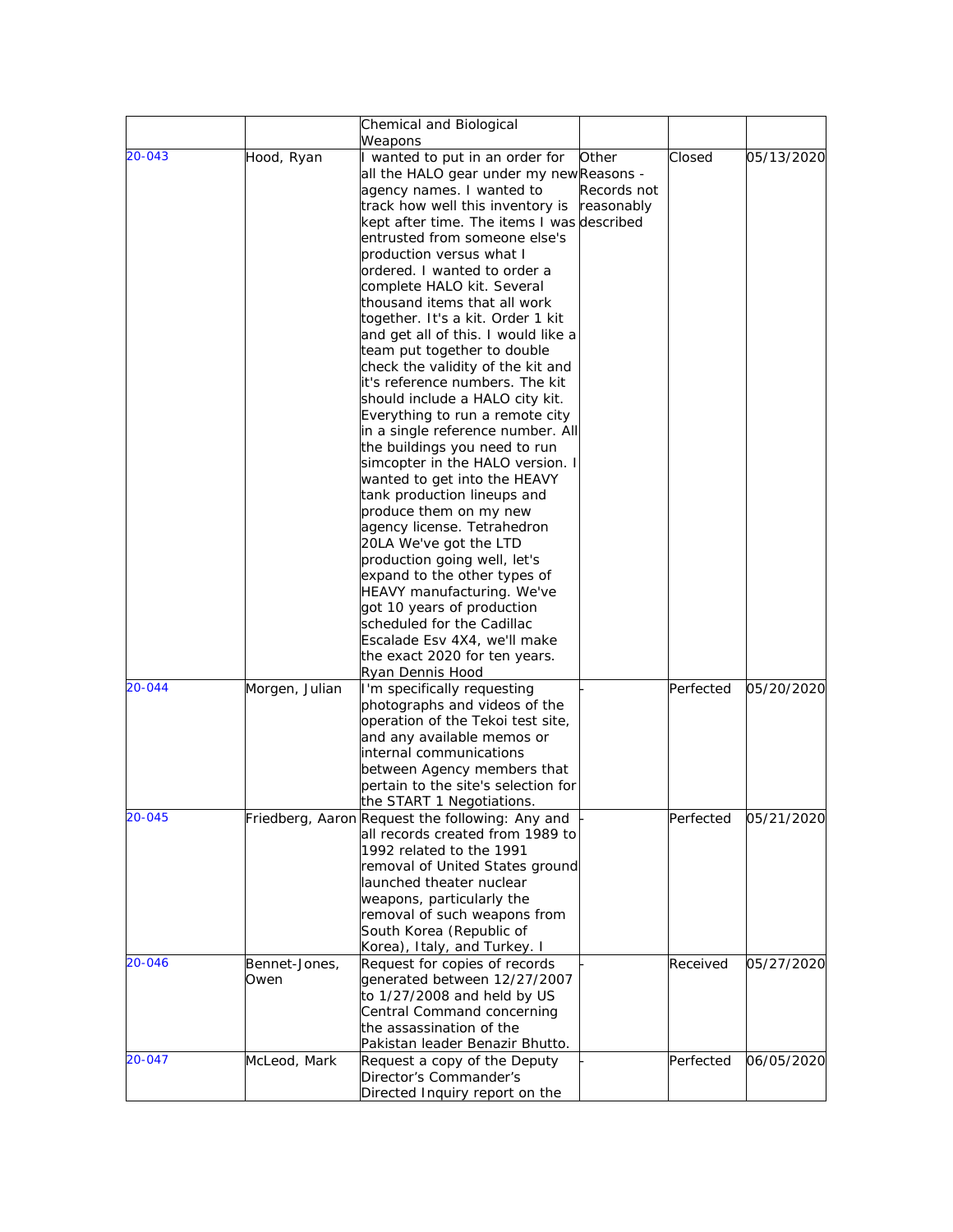|        |                | DTRA-Europe Transportation<br>Payment to the Ukraine, dated |                   |                      |
|--------|----------------|-------------------------------------------------------------|-------------------|----------------------|
|        |                | roughly February/March 2020                                 |                   |                      |
| 20-048 | Gerasimova,    | Seeking a list of                                           | Perfected         | 06/17/2020           |
|        | Nataliya       | correspondences between the                                 |                   |                      |
|        |                | Defense Threat Reduction                                    |                   |                      |
|        |                | Agency and members of                                       |                   |                      |
|        |                | Congress and their offices.                                 |                   |                      |
|        |                |                                                             |                   |                      |
|        |                | Specifically, I would like to know                          |                   |                      |
|        |                | what Congressional offices                                  |                   |                      |
|        |                | contacted the Defense Threat                                |                   |                      |
|        |                | Reduction Agency from<br>01.01.2001 to 12.31.2019. An       |                   |                      |
|        |                | entry in such a log generally                               |                   |                      |
|        |                | includes: 1) The name of the                                |                   |                      |
|        |                | member of Congress who                                      |                   |                      |
|        |                | contacted the Defense Threat                                |                   |                      |
|        |                | Reduction Agency 2) The date                                |                   |                      |
|        |                | the Defense Threat Reduction                                |                   |                      |
|        |                | Agency was contacted 3) The                                 |                   |                      |
|        |                | subject of the inquiry. (i.e. What                          |                   |                      |
|        |                | kind of information did the                                 |                   |                      |
|        |                | member request? Or what was                                 |                   |                      |
|        |                | the correspondence about?) 4)                               |                   |                      |
|        |                | When (and if) the request was                               |                   |                      |
|        |                | completed. (Date Range for                                  |                   |                      |
|        |                | Record Search: From 1/1/2001                                |                   |                      |
|        |                | To 12/31/2019)                                              |                   |                      |
| 20-049 | Nelson, Keith  | Request IG Report                                           |                   | Documents 07/29/2020 |
|        |                |                                                             | Added to          |                      |
|        |                |                                                             | Review Log        |                      |
| 20-050 | Hui, Ada       | All records pertaining to Vinay                             | Perfected         | 06/24/2020           |
|        |                | Gupta, including, but not limited                           |                   |                      |
|        |                | to, his background and history,                             |                   |                      |
|        |                |                                                             |                   |                      |
|        |                | his activities and projects done                            |                   |                      |
|        |                | in connection with any United                               |                   |                      |
|        |                | States government agency, his                               |                   |                      |
|        |                | deportation from the United                                 |                   |                      |
|        |                | States of America in or around                              |                   |                      |
|        |                | the year 2007, and any United                               |                   |                      |
|        |                | States government agency's                                  |                   |                      |
|        |                | findings on his interactions with                           |                   |                      |
|        |                | individuals or entities affiliated                          |                   |                      |
|        |                | with terrorism, intelligence, and                           |                   |                      |
|        |                | military defense and combat.                                |                   |                      |
| 20-051 | Martin, DeAnne | Requesting a list of your current                           | Perfected         | 06/24/2020           |
|        |                | Florida Federal employees,                                  |                   |                      |
|        |                | including their name, work                                  |                   |                      |
|        |                | email, agency department, and                               |                   |                      |
|        |                | occupation.                                                 |                   |                      |
| 20-052 | Martin, DeAnne | Requesting a list of DTRA                                   |                   | Documents 06/24/2020 |
|        |                | current Texas Federal                                       | Added to          |                      |
|        |                | employees, including their                                  | <b>Review Log</b> |                      |
|        |                | name, work email, agency                                    |                   |                      |
|        |                | department, and occupation.                                 |                   |                      |
| 20-053 | Brown, Ann     | Request The Center requests                                 | Perfected         | 07/02/2020           |
|        |                | from the U.S. Defense Threat                                |                   |                      |
|        |                | Reduction Agency ("DTRA"):                                  |                   |                      |
|        |                | From January 1, 2015 to the                                 |                   |                      |
|        |                | date DTRA conducts this search,                             |                   |                      |
|        |                | the records mentioning,                                     |                   |                      |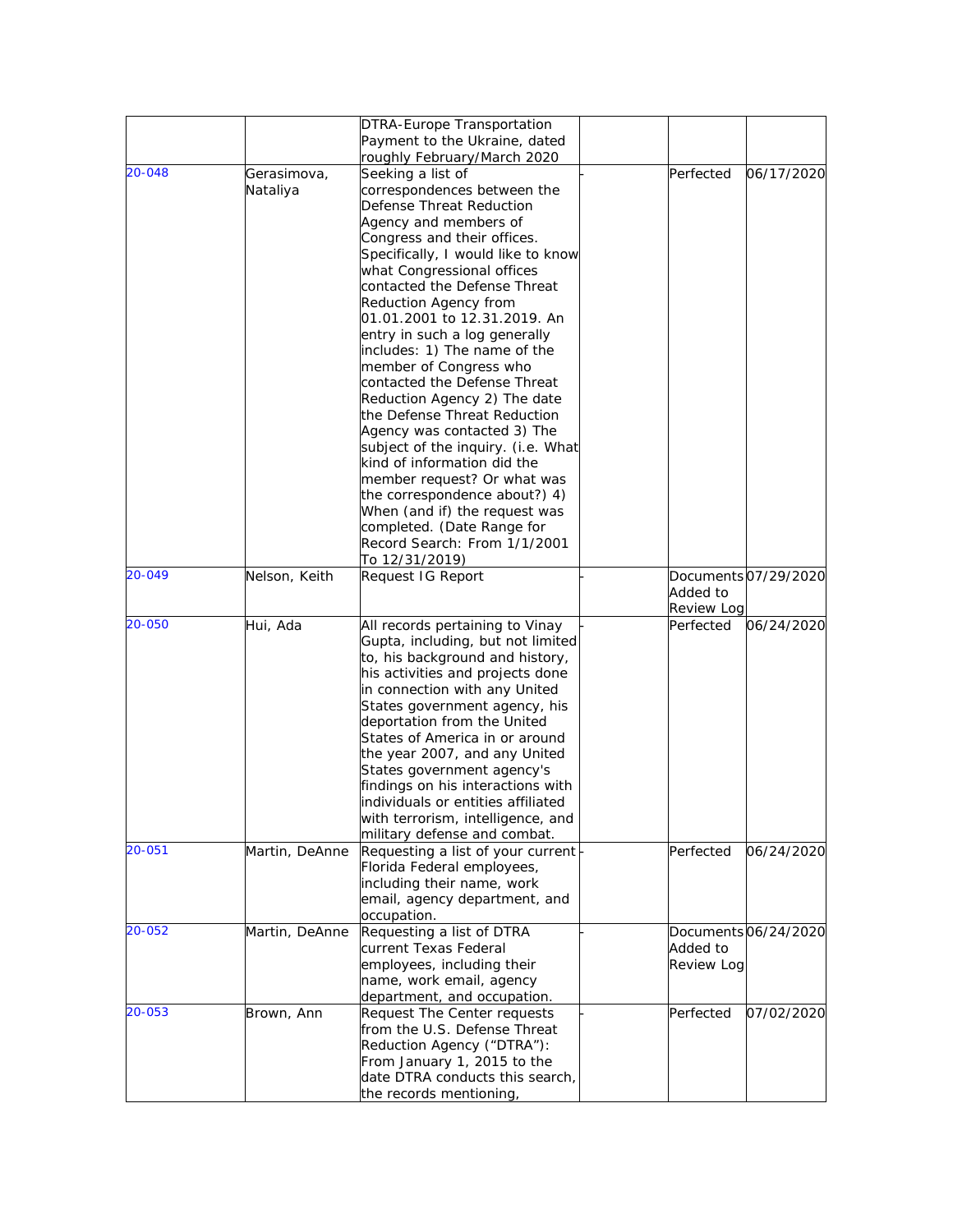|                  |                                 | including, or referencing the<br>Futenma Replacement Facility<br>("FRF") in the Henoko area of<br>Okinawa, Japan.                                                                                                                                                                                                                                                                                                                                                                                                                                                                                                 |        |                        |                          |
|------------------|---------------------------------|-------------------------------------------------------------------------------------------------------------------------------------------------------------------------------------------------------------------------------------------------------------------------------------------------------------------------------------------------------------------------------------------------------------------------------------------------------------------------------------------------------------------------------------------------------------------------------------------------------------------|--------|------------------------|--------------------------|
| 20-054           | Beck, Nicholas                  | Report IG Report.                                                                                                                                                                                                                                                                                                                                                                                                                                                                                                                                                                                                 |        | Perfected              | 07/13/2020               |
| 20-055           | Beck, Nicholas                  | Request Investigation Report                                                                                                                                                                                                                                                                                                                                                                                                                                                                                                                                                                                      | Closed | Perfected              | 07/13/2020               |
| 20-056           | Gerasimova,<br>Nataliya         | I am seeking a list of Small<br><b>Business Vendor Database</b><br>maintained by the DTRA Office<br>of Small Business Programs for<br>the following period<br>01.01.2000-12.31.2019.<br>Specifically, I would like to<br>know: 1) The name of the firm<br>2) The DUNS of the firm 3) The                                                                                                                                                                                                                                                                                                                          |        | Perfected              | 07/20/2020               |
|                  |                                 | date of the registration                                                                                                                                                                                                                                                                                                                                                                                                                                                                                                                                                                                          |        |                        |                          |
| 20-057           | Martin, DeAnne                  | A list of your current California,<br>Washington, Virginia, and<br>Georgia Federal employees,<br>including their name, work<br>email, agency department, and<br>occupation.                                                                                                                                                                                                                                                                                                                                                                                                                                       |        | Perfected              | 07/21/2020               |
| 20-058           | Beck, Nicholas                  | Request investigative report.                                                                                                                                                                                                                                                                                                                                                                                                                                                                                                                                                                                     |        | Perfected              | 07/22/2020               |
| 20-059           | Baratta, James                  | Request access to and copies of<br>email correspondence among<br>individuals affiliated with the<br>Defense Threat Reduction<br>Agency (DTRA), Centers for<br>Disease Control and Prevention<br>(CDC), EcoHealth Alliance,<br>public research universities and<br>Biological Safety Level 4 (BSL-<br>4) laboratories pertaining to<br>Definitive Contract<br>HDTRA115C0041, Project Grant<br>HDTRA11710037, Project Grant<br>HDTRA11910033, Definitive<br>Contract HDTRA113C0029 and<br>Project Grant HDTRA11410029.                                                                                              |        | Perfected              | 07/31/2020               |
| 20-060<br>20-061 |                                 | Bonner, Matthew Request Investigation Report.                                                                                                                                                                                                                                                                                                                                                                                                                                                                                                                                                                     |        | Perfected              | 08/03/2020               |
| 20-062           | Mayo, Rebecca<br>Burton, Jackie | Request Investigation Report<br>Request information on an<br>individual.                                                                                                                                                                                                                                                                                                                                                                                                                                                                                                                                          |        | Perfected<br>Perfected | 08/04/2020<br>08/24/2020 |
| 20-063           | Sainath                         | Suryanarayanan, We are seeking finished<br>intelligence, policy-related<br>documents, scientific and<br>technical reports, and risk<br>assessments prepared by DTRA<br>and DTRA's external consultants<br>since January 2015, which<br>address research related to<br>biosafety, biosurveillance, and<br>biosecurity with potential dual-<br>use applications in Canada,<br>China, Egypt, France, Germany,<br>India, Iran, Israel, the<br>Netherlands, Russia, former<br>countries of the Soviet Union,<br>South Africa, Taiwan, the United<br>Kingdom, and Thailand. We are<br>especially interested in finished |        | Perfected              | 08/14/2020               |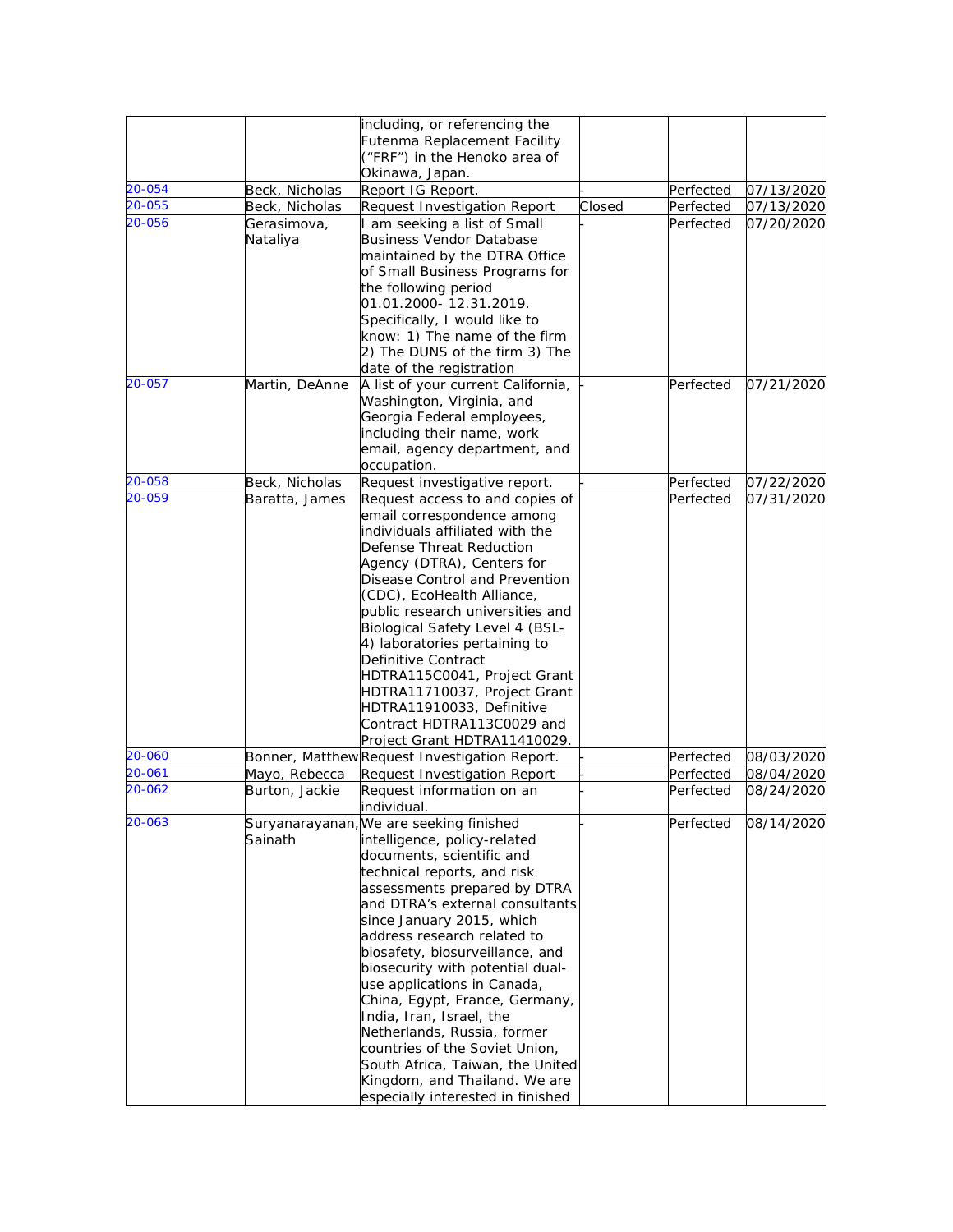|        |                 | intelligence, policy-related        |           |            |
|--------|-----------------|-------------------------------------|-----------|------------|
|        |                 | documents, and scientific and       |           |            |
|        |                 | technical reports about the         |           |            |
|        |                 | accidental or deliberate release    |           |            |
|        |                 |                                     |           |            |
|        |                 | of biological agents,               |           |            |
|        |                 | containment failures in             |           |            |
|        |                 | biosafety-level (BSL)-2, BSL-3      |           |            |
|        |                 | or BSL-4 research facilities, and   |           |            |
|        |                 | other incidents of concern          |           |            |
|        |                 | related to dual-use biosafety       |           |            |
|        |                 | research in BSL-2, BSL-3 or         |           |            |
|        |                 | BSL-4 research facilities in these  |           |            |
|        |                 | countries. We also request for      |           |            |
|        |                 | the above listed countries any      |           |            |
|        |                 | and all risk or hazard              |           |            |
|        |                 | assessments of the nature,          |           |            |
|        |                 |                                     |           |            |
|        |                 | severity, and scope of the risks    |           |            |
|        |                 | posed by BSL-2, BSL-3 or BSL-4      |           |            |
|        |                 | facilities; assessments of the      |           |            |
|        |                 | efficacy of BSL-2, BSL-3 or BSL-    |           |            |
|        |                 | 4 containment schemes; and          |           |            |
|        |                 | any assessments of the              |           |            |
|        |                 | potential flaws or failings and     |           |            |
|        |                 | weaknesses in BSL-2, BSL-3 or       |           |            |
|        |                 | BSL-4 containment schemes.          |           |            |
| 20-064 | McQuillan, Alan | Request a record of all             | Perfected | 08/21/2020 |
|        |                 | participants and individuals        |           |            |
|        |                 | present at each U.S. nuclear        |           |            |
|        |                 | weapons testing conducted by        |           |            |
|        |                 |                                     |           |            |
|        |                 | the U.S government between          |           |            |
|        |                 | 1988-1993. I am requesting a        |           |            |
|        |                 | list of names of all military       |           |            |
|        |                 | personnel and non-military          |           |            |
|        |                 | personnel or citizens that were     |           |            |
|        |                 | present during the time of each     |           |            |
|        |                 | nuclear testing, which is a         |           |            |
|        |                 | separate list of names for each     |           |            |
|        |                 | nuclear test. The creator would     |           |            |
|        |                 | most likely be the DFTA             |           |            |
|        |                 | according to the Air Force          |           |            |
|        |                 | Historical Research Agency. I       |           |            |
|        |                 |                                     |           |            |
|        |                 | am requesting information on        |           |            |
|        |                 | my own presence at any test         |           |            |
|        |                 | during that period, and here is a   |           |            |
|        |                 | photo of my driver's license.       |           |            |
| 20-065 | Edwards, Travis | Request for Improvised              | Perfected | 08/21/2020 |
|        |                 | <b>Explosive Devices statistics</b> |           |            |
|        |                 | slides during the following time    |           |            |
|        |                 | periods: April 1, 2007 through      |           |            |
|        |                 | October 1, 2007 · April 1, 2008     |           |            |
|        |                 | through October 1, 2008 · April     |           |            |
|        |                 | 1, 2009 through October 1,          |           |            |
|        |                 | 2009 · April 1, 2010 through        |           |            |
|        |                 | October 1, 2010 · April 1, 2011     |           |            |
|        |                 |                                     |           |            |
|        |                 | through October 1, 2011 • April     |           |            |
|        |                 | 1, 2012 through October 1,          |           |            |
|        |                 | 2012 · April 1, 2013 through        |           |            |
|        |                 | October 1, 2013 · February 1,       |           |            |
|        |                 | 2014 through March 1, 2014          |           |            |
|        |                 | December 1, 2014 through            |           |            |
|        |                 | December 31, 2014                   |           |            |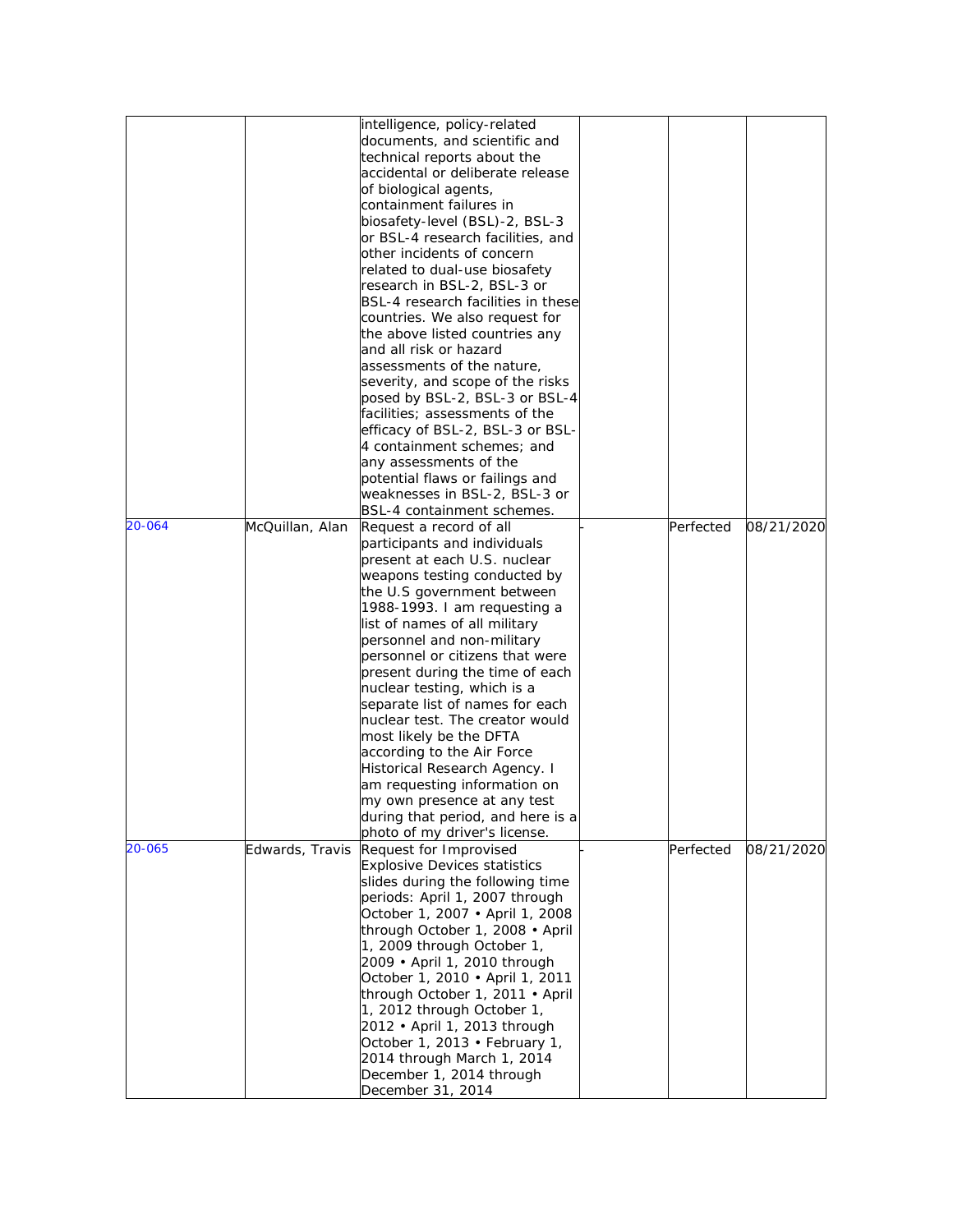| 20-066           |                                    | Edwards, Travis Combined Explosives<br>Exploitation Cell "CEXC" or<br>Afghanistan Captured Material<br>Exploitation "ACME" Reports for<br>the following attacks: (See FOIA                                                                                                                                                                                                                                                                                                                                                                                                                                                                                                                                                                                                                                                         | Perfected                                  | 08/21/2020                        |
|------------------|------------------------------------|------------------------------------------------------------------------------------------------------------------------------------------------------------------------------------------------------------------------------------------------------------------------------------------------------------------------------------------------------------------------------------------------------------------------------------------------------------------------------------------------------------------------------------------------------------------------------------------------------------------------------------------------------------------------------------------------------------------------------------------------------------------------------------------------------------------------------------|--------------------------------------------|-----------------------------------|
| 20-067           | Edwards, Travis                    | Request).<br>Request for records for the<br>following: State of the<br>Insurgency Maps produced in<br>2008, 2009, and 2010.All<br>briefings, pictures, and reports<br>on "improvised rockets",<br>captured 107mm rockets in<br>Kandahar, mortars and 120mm<br>rockets produced between<br>January 1, 2002 through<br>December 31, 2014. • Reports<br>of Iranian IED or mortar training<br>teams in Afghanistan produced<br>between January 1, 2002<br>through December 31, 2014. .<br>Reports of Iranian training<br>camps, suspected or confirmed<br>produced between January 1,<br>2002 through December 31,<br>2014. • Taliban Tactics<br>Techniques and Procedures<br>Reports for Suicide Bombing,<br><b>Improvised Explosive Devices</b><br>"IEDs", Mortar, and Rocket<br>attacks produced between<br>January 1, 2002 through | Perfected                                  | 08/21/2020                        |
| 20-068<br>20-069 | Cassedy, Claire<br>Edwards, Travis | December 31, 2014.<br>KEI is seeking copies of all<br>agreements by the DTRA that<br>supported the research and<br>development related to EIDD-<br>2801. This includes, but is not<br>limited to, the following<br>contracts. The following are<br>listed as examples KEI has<br>located from press<br>announcements, but the search<br>for responsive records should<br>not be limited to these<br>agreements. Contracts:<br>HDTRA1-13-C-0072 HDTRA1-<br>15-C-0075<br>Joint Improvised Explosive                                                                                                                                                                                                                                                                                                                                  | Added to<br><b>Review Log</b><br>Perfected | Documents08/25/2020<br>08/26/2020 |
|                  |                                    | Device Defeat Organization<br>(JIEDDO) Paladin Counter-IED<br>Operations/Intelligence<br>Integration Center (COIC)<br>Reports                                                                                                                                                                                                                                                                                                                                                                                                                                                                                                                                                                                                                                                                                                      |                                            |                                   |
| 20-070           | Martin, DeAnne                     | am requesting a list of your<br>current Louisiana, Alabama and<br>Mississippi Federal employees,<br>including their name, work<br>email, agency department, and<br>occupation.                                                                                                                                                                                                                                                                                                                                                                                                                                                                                                                                                                                                                                                     | Perfected                                  | 09/10/2020                        |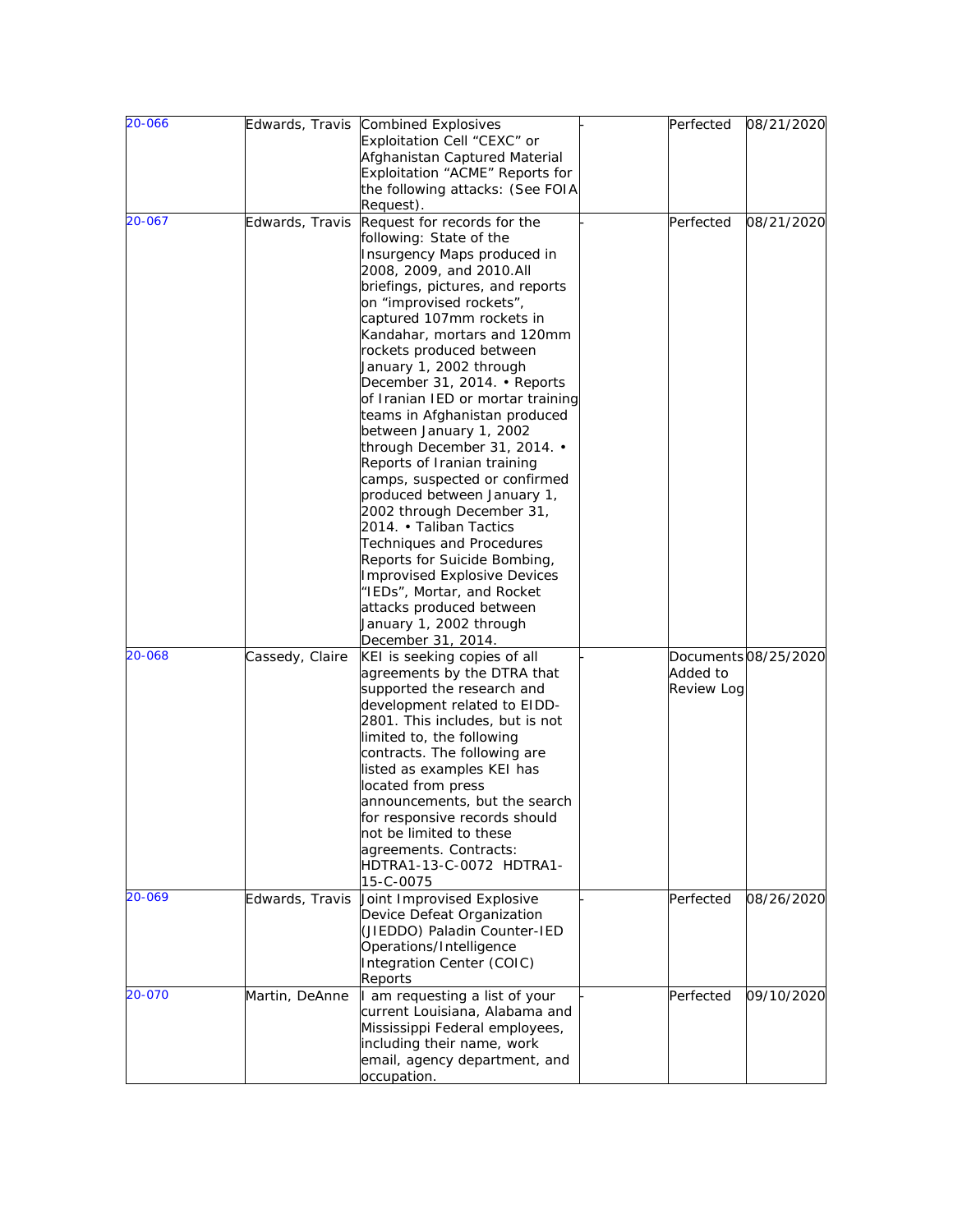| Contract's Offering Letter to the<br>Small Business Administration<br>for beta SAM Notice ID:<br>ACRRDNTI191166-001 for<br>operation of the Defense Threat<br><b>Reduction Information Analysis</b><br>Center (DTRIAC) FY21-26<br>20-072<br>FOIA referral from EPA (18<br>Received<br>09/25/2020<br>Finnegan, Ryan<br>documents). Request is for true<br>and correct copies of documents<br>relating to the Arkema Chemical<br>Facility: 1. Any & all reports<br>(including drafts), investigative<br>materials, inquiries,<br>examinations, analyses,<br>interview notes, witness<br>statements, test etc. performed<br>or obtained by your organization<br>involving the Arkema Crosby<br>location. 2. Any and all fines,<br>sanctions, penalties,<br>punishments, reprimands etc.<br>levied by your organization<br>against Arkema Crosby location<br>during the last 25 years 3. Any<br>and all surveys or topographical<br>maps, drawings, diagrams,<br>renderings etc. of the Arkema<br>Crosby facility located at 18000<br>Crosby Eastgate Rd, Crosby TX<br>77532 (Crosby Location) 4. Any<br>photos or videos or the Arkema<br>Crosby location. 5. Any<br>correspondence, emails,<br>communications with Arkema<br>employees, agents,<br>representatives relating to the<br>Arkema Crosby location or<br>operations. 6. Any and all risk<br>assessments or insurability<br>studies performed by any<br>insurance carrier, risk manager,<br>risk assessment company, or<br>other entity or person trying to<br>assess or identify risk of loss or<br>risk of liability issues at the<br>Arkema Crosby location during<br>the last 25 years. 7. Copies of<br>any flood damage claims filed<br>by or on behalf of Arkema<br>relating to operations or its<br>presence at the Crosby location.<br>8. Any and all service<br>documents and records relating<br>to any work, studies,<br>investigations, correspondence,<br>results and/or requested or<br>offered work performed at the<br>Arkema Crosby location at any<br>time between August 31, 1997<br>to present. | 20-071 | MacDiarmid, Eric Requesting a copy of DTRA | Perfected | 09/16/2020 |
|----------------------------------------------------------------------------------------------------------------------------------------------------------------------------------------------------------------------------------------------------------------------------------------------------------------------------------------------------------------------------------------------------------------------------------------------------------------------------------------------------------------------------------------------------------------------------------------------------------------------------------------------------------------------------------------------------------------------------------------------------------------------------------------------------------------------------------------------------------------------------------------------------------------------------------------------------------------------------------------------------------------------------------------------------------------------------------------------------------------------------------------------------------------------------------------------------------------------------------------------------------------------------------------------------------------------------------------------------------------------------------------------------------------------------------------------------------------------------------------------------------------------------------------------------------------------------------------------------------------------------------------------------------------------------------------------------------------------------------------------------------------------------------------------------------------------------------------------------------------------------------------------------------------------------------------------------------------------------------------------------------------------------------------------------------------------------|--------|--------------------------------------------|-----------|------------|
|                                                                                                                                                                                                                                                                                                                                                                                                                                                                                                                                                                                                                                                                                                                                                                                                                                                                                                                                                                                                                                                                                                                                                                                                                                                                                                                                                                                                                                                                                                                                                                                                                                                                                                                                                                                                                                                                                                                                                                                                                                                                            |        |                                            |           |            |
|                                                                                                                                                                                                                                                                                                                                                                                                                                                                                                                                                                                                                                                                                                                                                                                                                                                                                                                                                                                                                                                                                                                                                                                                                                                                                                                                                                                                                                                                                                                                                                                                                                                                                                                                                                                                                                                                                                                                                                                                                                                                            |        |                                            |           |            |
|                                                                                                                                                                                                                                                                                                                                                                                                                                                                                                                                                                                                                                                                                                                                                                                                                                                                                                                                                                                                                                                                                                                                                                                                                                                                                                                                                                                                                                                                                                                                                                                                                                                                                                                                                                                                                                                                                                                                                                                                                                                                            |        |                                            |           |            |
|                                                                                                                                                                                                                                                                                                                                                                                                                                                                                                                                                                                                                                                                                                                                                                                                                                                                                                                                                                                                                                                                                                                                                                                                                                                                                                                                                                                                                                                                                                                                                                                                                                                                                                                                                                                                                                                                                                                                                                                                                                                                            |        |                                            |           |            |
|                                                                                                                                                                                                                                                                                                                                                                                                                                                                                                                                                                                                                                                                                                                                                                                                                                                                                                                                                                                                                                                                                                                                                                                                                                                                                                                                                                                                                                                                                                                                                                                                                                                                                                                                                                                                                                                                                                                                                                                                                                                                            |        |                                            |           |            |
|                                                                                                                                                                                                                                                                                                                                                                                                                                                                                                                                                                                                                                                                                                                                                                                                                                                                                                                                                                                                                                                                                                                                                                                                                                                                                                                                                                                                                                                                                                                                                                                                                                                                                                                                                                                                                                                                                                                                                                                                                                                                            |        |                                            |           |            |
|                                                                                                                                                                                                                                                                                                                                                                                                                                                                                                                                                                                                                                                                                                                                                                                                                                                                                                                                                                                                                                                                                                                                                                                                                                                                                                                                                                                                                                                                                                                                                                                                                                                                                                                                                                                                                                                                                                                                                                                                                                                                            |        |                                            |           |            |
|                                                                                                                                                                                                                                                                                                                                                                                                                                                                                                                                                                                                                                                                                                                                                                                                                                                                                                                                                                                                                                                                                                                                                                                                                                                                                                                                                                                                                                                                                                                                                                                                                                                                                                                                                                                                                                                                                                                                                                                                                                                                            |        |                                            |           |            |
|                                                                                                                                                                                                                                                                                                                                                                                                                                                                                                                                                                                                                                                                                                                                                                                                                                                                                                                                                                                                                                                                                                                                                                                                                                                                                                                                                                                                                                                                                                                                                                                                                                                                                                                                                                                                                                                                                                                                                                                                                                                                            |        |                                            |           |            |
|                                                                                                                                                                                                                                                                                                                                                                                                                                                                                                                                                                                                                                                                                                                                                                                                                                                                                                                                                                                                                                                                                                                                                                                                                                                                                                                                                                                                                                                                                                                                                                                                                                                                                                                                                                                                                                                                                                                                                                                                                                                                            |        |                                            |           |            |
|                                                                                                                                                                                                                                                                                                                                                                                                                                                                                                                                                                                                                                                                                                                                                                                                                                                                                                                                                                                                                                                                                                                                                                                                                                                                                                                                                                                                                                                                                                                                                                                                                                                                                                                                                                                                                                                                                                                                                                                                                                                                            |        |                                            |           |            |
|                                                                                                                                                                                                                                                                                                                                                                                                                                                                                                                                                                                                                                                                                                                                                                                                                                                                                                                                                                                                                                                                                                                                                                                                                                                                                                                                                                                                                                                                                                                                                                                                                                                                                                                                                                                                                                                                                                                                                                                                                                                                            |        |                                            |           |            |
|                                                                                                                                                                                                                                                                                                                                                                                                                                                                                                                                                                                                                                                                                                                                                                                                                                                                                                                                                                                                                                                                                                                                                                                                                                                                                                                                                                                                                                                                                                                                                                                                                                                                                                                                                                                                                                                                                                                                                                                                                                                                            |        |                                            |           |            |
|                                                                                                                                                                                                                                                                                                                                                                                                                                                                                                                                                                                                                                                                                                                                                                                                                                                                                                                                                                                                                                                                                                                                                                                                                                                                                                                                                                                                                                                                                                                                                                                                                                                                                                                                                                                                                                                                                                                                                                                                                                                                            |        |                                            |           |            |
|                                                                                                                                                                                                                                                                                                                                                                                                                                                                                                                                                                                                                                                                                                                                                                                                                                                                                                                                                                                                                                                                                                                                                                                                                                                                                                                                                                                                                                                                                                                                                                                                                                                                                                                                                                                                                                                                                                                                                                                                                                                                            |        |                                            |           |            |
|                                                                                                                                                                                                                                                                                                                                                                                                                                                                                                                                                                                                                                                                                                                                                                                                                                                                                                                                                                                                                                                                                                                                                                                                                                                                                                                                                                                                                                                                                                                                                                                                                                                                                                                                                                                                                                                                                                                                                                                                                                                                            |        |                                            |           |            |
|                                                                                                                                                                                                                                                                                                                                                                                                                                                                                                                                                                                                                                                                                                                                                                                                                                                                                                                                                                                                                                                                                                                                                                                                                                                                                                                                                                                                                                                                                                                                                                                                                                                                                                                                                                                                                                                                                                                                                                                                                                                                            |        |                                            |           |            |
|                                                                                                                                                                                                                                                                                                                                                                                                                                                                                                                                                                                                                                                                                                                                                                                                                                                                                                                                                                                                                                                                                                                                                                                                                                                                                                                                                                                                                                                                                                                                                                                                                                                                                                                                                                                                                                                                                                                                                                                                                                                                            |        |                                            |           |            |
|                                                                                                                                                                                                                                                                                                                                                                                                                                                                                                                                                                                                                                                                                                                                                                                                                                                                                                                                                                                                                                                                                                                                                                                                                                                                                                                                                                                                                                                                                                                                                                                                                                                                                                                                                                                                                                                                                                                                                                                                                                                                            |        |                                            |           |            |
|                                                                                                                                                                                                                                                                                                                                                                                                                                                                                                                                                                                                                                                                                                                                                                                                                                                                                                                                                                                                                                                                                                                                                                                                                                                                                                                                                                                                                                                                                                                                                                                                                                                                                                                                                                                                                                                                                                                                                                                                                                                                            |        |                                            |           |            |
|                                                                                                                                                                                                                                                                                                                                                                                                                                                                                                                                                                                                                                                                                                                                                                                                                                                                                                                                                                                                                                                                                                                                                                                                                                                                                                                                                                                                                                                                                                                                                                                                                                                                                                                                                                                                                                                                                                                                                                                                                                                                            |        |                                            |           |            |
|                                                                                                                                                                                                                                                                                                                                                                                                                                                                                                                                                                                                                                                                                                                                                                                                                                                                                                                                                                                                                                                                                                                                                                                                                                                                                                                                                                                                                                                                                                                                                                                                                                                                                                                                                                                                                                                                                                                                                                                                                                                                            |        |                                            |           |            |
|                                                                                                                                                                                                                                                                                                                                                                                                                                                                                                                                                                                                                                                                                                                                                                                                                                                                                                                                                                                                                                                                                                                                                                                                                                                                                                                                                                                                                                                                                                                                                                                                                                                                                                                                                                                                                                                                                                                                                                                                                                                                            |        |                                            |           |            |
|                                                                                                                                                                                                                                                                                                                                                                                                                                                                                                                                                                                                                                                                                                                                                                                                                                                                                                                                                                                                                                                                                                                                                                                                                                                                                                                                                                                                                                                                                                                                                                                                                                                                                                                                                                                                                                                                                                                                                                                                                                                                            |        |                                            |           |            |
|                                                                                                                                                                                                                                                                                                                                                                                                                                                                                                                                                                                                                                                                                                                                                                                                                                                                                                                                                                                                                                                                                                                                                                                                                                                                                                                                                                                                                                                                                                                                                                                                                                                                                                                                                                                                                                                                                                                                                                                                                                                                            |        |                                            |           |            |
|                                                                                                                                                                                                                                                                                                                                                                                                                                                                                                                                                                                                                                                                                                                                                                                                                                                                                                                                                                                                                                                                                                                                                                                                                                                                                                                                                                                                                                                                                                                                                                                                                                                                                                                                                                                                                                                                                                                                                                                                                                                                            |        |                                            |           |            |
|                                                                                                                                                                                                                                                                                                                                                                                                                                                                                                                                                                                                                                                                                                                                                                                                                                                                                                                                                                                                                                                                                                                                                                                                                                                                                                                                                                                                                                                                                                                                                                                                                                                                                                                                                                                                                                                                                                                                                                                                                                                                            |        |                                            |           |            |
|                                                                                                                                                                                                                                                                                                                                                                                                                                                                                                                                                                                                                                                                                                                                                                                                                                                                                                                                                                                                                                                                                                                                                                                                                                                                                                                                                                                                                                                                                                                                                                                                                                                                                                                                                                                                                                                                                                                                                                                                                                                                            |        |                                            |           |            |
|                                                                                                                                                                                                                                                                                                                                                                                                                                                                                                                                                                                                                                                                                                                                                                                                                                                                                                                                                                                                                                                                                                                                                                                                                                                                                                                                                                                                                                                                                                                                                                                                                                                                                                                                                                                                                                                                                                                                                                                                                                                                            |        |                                            |           |            |
|                                                                                                                                                                                                                                                                                                                                                                                                                                                                                                                                                                                                                                                                                                                                                                                                                                                                                                                                                                                                                                                                                                                                                                                                                                                                                                                                                                                                                                                                                                                                                                                                                                                                                                                                                                                                                                                                                                                                                                                                                                                                            |        |                                            |           |            |
|                                                                                                                                                                                                                                                                                                                                                                                                                                                                                                                                                                                                                                                                                                                                                                                                                                                                                                                                                                                                                                                                                                                                                                                                                                                                                                                                                                                                                                                                                                                                                                                                                                                                                                                                                                                                                                                                                                                                                                                                                                                                            |        |                                            |           |            |
|                                                                                                                                                                                                                                                                                                                                                                                                                                                                                                                                                                                                                                                                                                                                                                                                                                                                                                                                                                                                                                                                                                                                                                                                                                                                                                                                                                                                                                                                                                                                                                                                                                                                                                                                                                                                                                                                                                                                                                                                                                                                            |        |                                            |           |            |
|                                                                                                                                                                                                                                                                                                                                                                                                                                                                                                                                                                                                                                                                                                                                                                                                                                                                                                                                                                                                                                                                                                                                                                                                                                                                                                                                                                                                                                                                                                                                                                                                                                                                                                                                                                                                                                                                                                                                                                                                                                                                            |        |                                            |           |            |
|                                                                                                                                                                                                                                                                                                                                                                                                                                                                                                                                                                                                                                                                                                                                                                                                                                                                                                                                                                                                                                                                                                                                                                                                                                                                                                                                                                                                                                                                                                                                                                                                                                                                                                                                                                                                                                                                                                                                                                                                                                                                            |        |                                            |           |            |
|                                                                                                                                                                                                                                                                                                                                                                                                                                                                                                                                                                                                                                                                                                                                                                                                                                                                                                                                                                                                                                                                                                                                                                                                                                                                                                                                                                                                                                                                                                                                                                                                                                                                                                                                                                                                                                                                                                                                                                                                                                                                            |        |                                            |           |            |
|                                                                                                                                                                                                                                                                                                                                                                                                                                                                                                                                                                                                                                                                                                                                                                                                                                                                                                                                                                                                                                                                                                                                                                                                                                                                                                                                                                                                                                                                                                                                                                                                                                                                                                                                                                                                                                                                                                                                                                                                                                                                            |        |                                            |           |            |
|                                                                                                                                                                                                                                                                                                                                                                                                                                                                                                                                                                                                                                                                                                                                                                                                                                                                                                                                                                                                                                                                                                                                                                                                                                                                                                                                                                                                                                                                                                                                                                                                                                                                                                                                                                                                                                                                                                                                                                                                                                                                            |        |                                            |           |            |
|                                                                                                                                                                                                                                                                                                                                                                                                                                                                                                                                                                                                                                                                                                                                                                                                                                                                                                                                                                                                                                                                                                                                                                                                                                                                                                                                                                                                                                                                                                                                                                                                                                                                                                                                                                                                                                                                                                                                                                                                                                                                            |        |                                            |           |            |
|                                                                                                                                                                                                                                                                                                                                                                                                                                                                                                                                                                                                                                                                                                                                                                                                                                                                                                                                                                                                                                                                                                                                                                                                                                                                                                                                                                                                                                                                                                                                                                                                                                                                                                                                                                                                                                                                                                                                                                                                                                                                            |        |                                            |           |            |
|                                                                                                                                                                                                                                                                                                                                                                                                                                                                                                                                                                                                                                                                                                                                                                                                                                                                                                                                                                                                                                                                                                                                                                                                                                                                                                                                                                                                                                                                                                                                                                                                                                                                                                                                                                                                                                                                                                                                                                                                                                                                            |        |                                            |           |            |
|                                                                                                                                                                                                                                                                                                                                                                                                                                                                                                                                                                                                                                                                                                                                                                                                                                                                                                                                                                                                                                                                                                                                                                                                                                                                                                                                                                                                                                                                                                                                                                                                                                                                                                                                                                                                                                                                                                                                                                                                                                                                            |        |                                            |           |            |
|                                                                                                                                                                                                                                                                                                                                                                                                                                                                                                                                                                                                                                                                                                                                                                                                                                                                                                                                                                                                                                                                                                                                                                                                                                                                                                                                                                                                                                                                                                                                                                                                                                                                                                                                                                                                                                                                                                                                                                                                                                                                            |        |                                            |           |            |
|                                                                                                                                                                                                                                                                                                                                                                                                                                                                                                                                                                                                                                                                                                                                                                                                                                                                                                                                                                                                                                                                                                                                                                                                                                                                                                                                                                                                                                                                                                                                                                                                                                                                                                                                                                                                                                                                                                                                                                                                                                                                            |        |                                            |           |            |
|                                                                                                                                                                                                                                                                                                                                                                                                                                                                                                                                                                                                                                                                                                                                                                                                                                                                                                                                                                                                                                                                                                                                                                                                                                                                                                                                                                                                                                                                                                                                                                                                                                                                                                                                                                                                                                                                                                                                                                                                                                                                            |        |                                            |           |            |
|                                                                                                                                                                                                                                                                                                                                                                                                                                                                                                                                                                                                                                                                                                                                                                                                                                                                                                                                                                                                                                                                                                                                                                                                                                                                                                                                                                                                                                                                                                                                                                                                                                                                                                                                                                                                                                                                                                                                                                                                                                                                            |        |                                            |           |            |
|                                                                                                                                                                                                                                                                                                                                                                                                                                                                                                                                                                                                                                                                                                                                                                                                                                                                                                                                                                                                                                                                                                                                                                                                                                                                                                                                                                                                                                                                                                                                                                                                                                                                                                                                                                                                                                                                                                                                                                                                                                                                            |        |                                            |           |            |
|                                                                                                                                                                                                                                                                                                                                                                                                                                                                                                                                                                                                                                                                                                                                                                                                                                                                                                                                                                                                                                                                                                                                                                                                                                                                                                                                                                                                                                                                                                                                                                                                                                                                                                                                                                                                                                                                                                                                                                                                                                                                            |        |                                            |           |            |
|                                                                                                                                                                                                                                                                                                                                                                                                                                                                                                                                                                                                                                                                                                                                                                                                                                                                                                                                                                                                                                                                                                                                                                                                                                                                                                                                                                                                                                                                                                                                                                                                                                                                                                                                                                                                                                                                                                                                                                                                                                                                            |        |                                            |           |            |
|                                                                                                                                                                                                                                                                                                                                                                                                                                                                                                                                                                                                                                                                                                                                                                                                                                                                                                                                                                                                                                                                                                                                                                                                                                                                                                                                                                                                                                                                                                                                                                                                                                                                                                                                                                                                                                                                                                                                                                                                                                                                            |        |                                            |           |            |
|                                                                                                                                                                                                                                                                                                                                                                                                                                                                                                                                                                                                                                                                                                                                                                                                                                                                                                                                                                                                                                                                                                                                                                                                                                                                                                                                                                                                                                                                                                                                                                                                                                                                                                                                                                                                                                                                                                                                                                                                                                                                            |        |                                            |           |            |
|                                                                                                                                                                                                                                                                                                                                                                                                                                                                                                                                                                                                                                                                                                                                                                                                                                                                                                                                                                                                                                                                                                                                                                                                                                                                                                                                                                                                                                                                                                                                                                                                                                                                                                                                                                                                                                                                                                                                                                                                                                                                            |        |                                            |           |            |
|                                                                                                                                                                                                                                                                                                                                                                                                                                                                                                                                                                                                                                                                                                                                                                                                                                                                                                                                                                                                                                                                                                                                                                                                                                                                                                                                                                                                                                                                                                                                                                                                                                                                                                                                                                                                                                                                                                                                                                                                                                                                            |        |                                            |           |            |
|                                                                                                                                                                                                                                                                                                                                                                                                                                                                                                                                                                                                                                                                                                                                                                                                                                                                                                                                                                                                                                                                                                                                                                                                                                                                                                                                                                                                                                                                                                                                                                                                                                                                                                                                                                                                                                                                                                                                                                                                                                                                            |        |                                            |           |            |
|                                                                                                                                                                                                                                                                                                                                                                                                                                                                                                                                                                                                                                                                                                                                                                                                                                                                                                                                                                                                                                                                                                                                                                                                                                                                                                                                                                                                                                                                                                                                                                                                                                                                                                                                                                                                                                                                                                                                                                                                                                                                            |        |                                            |           |            |
|                                                                                                                                                                                                                                                                                                                                                                                                                                                                                                                                                                                                                                                                                                                                                                                                                                                                                                                                                                                                                                                                                                                                                                                                                                                                                                                                                                                                                                                                                                                                                                                                                                                                                                                                                                                                                                                                                                                                                                                                                                                                            |        |                                            |           |            |
|                                                                                                                                                                                                                                                                                                                                                                                                                                                                                                                                                                                                                                                                                                                                                                                                                                                                                                                                                                                                                                                                                                                                                                                                                                                                                                                                                                                                                                                                                                                                                                                                                                                                                                                                                                                                                                                                                                                                                                                                                                                                            |        |                                            |           |            |
|                                                                                                                                                                                                                                                                                                                                                                                                                                                                                                                                                                                                                                                                                                                                                                                                                                                                                                                                                                                                                                                                                                                                                                                                                                                                                                                                                                                                                                                                                                                                                                                                                                                                                                                                                                                                                                                                                                                                                                                                                                                                            |        |                                            |           |            |
|                                                                                                                                                                                                                                                                                                                                                                                                                                                                                                                                                                                                                                                                                                                                                                                                                                                                                                                                                                                                                                                                                                                                                                                                                                                                                                                                                                                                                                                                                                                                                                                                                                                                                                                                                                                                                                                                                                                                                                                                                                                                            |        |                                            |           |            |
|                                                                                                                                                                                                                                                                                                                                                                                                                                                                                                                                                                                                                                                                                                                                                                                                                                                                                                                                                                                                                                                                                                                                                                                                                                                                                                                                                                                                                                                                                                                                                                                                                                                                                                                                                                                                                                                                                                                                                                                                                                                                            |        |                                            |           |            |
|                                                                                                                                                                                                                                                                                                                                                                                                                                                                                                                                                                                                                                                                                                                                                                                                                                                                                                                                                                                                                                                                                                                                                                                                                                                                                                                                                                                                                                                                                                                                                                                                                                                                                                                                                                                                                                                                                                                                                                                                                                                                            |        |                                            |           |            |
|                                                                                                                                                                                                                                                                                                                                                                                                                                                                                                                                                                                                                                                                                                                                                                                                                                                                                                                                                                                                                                                                                                                                                                                                                                                                                                                                                                                                                                                                                                                                                                                                                                                                                                                                                                                                                                                                                                                                                                                                                                                                            |        |                                            |           |            |
|                                                                                                                                                                                                                                                                                                                                                                                                                                                                                                                                                                                                                                                                                                                                                                                                                                                                                                                                                                                                                                                                                                                                                                                                                                                                                                                                                                                                                                                                                                                                                                                                                                                                                                                                                                                                                                                                                                                                                                                                                                                                            |        |                                            |           |            |